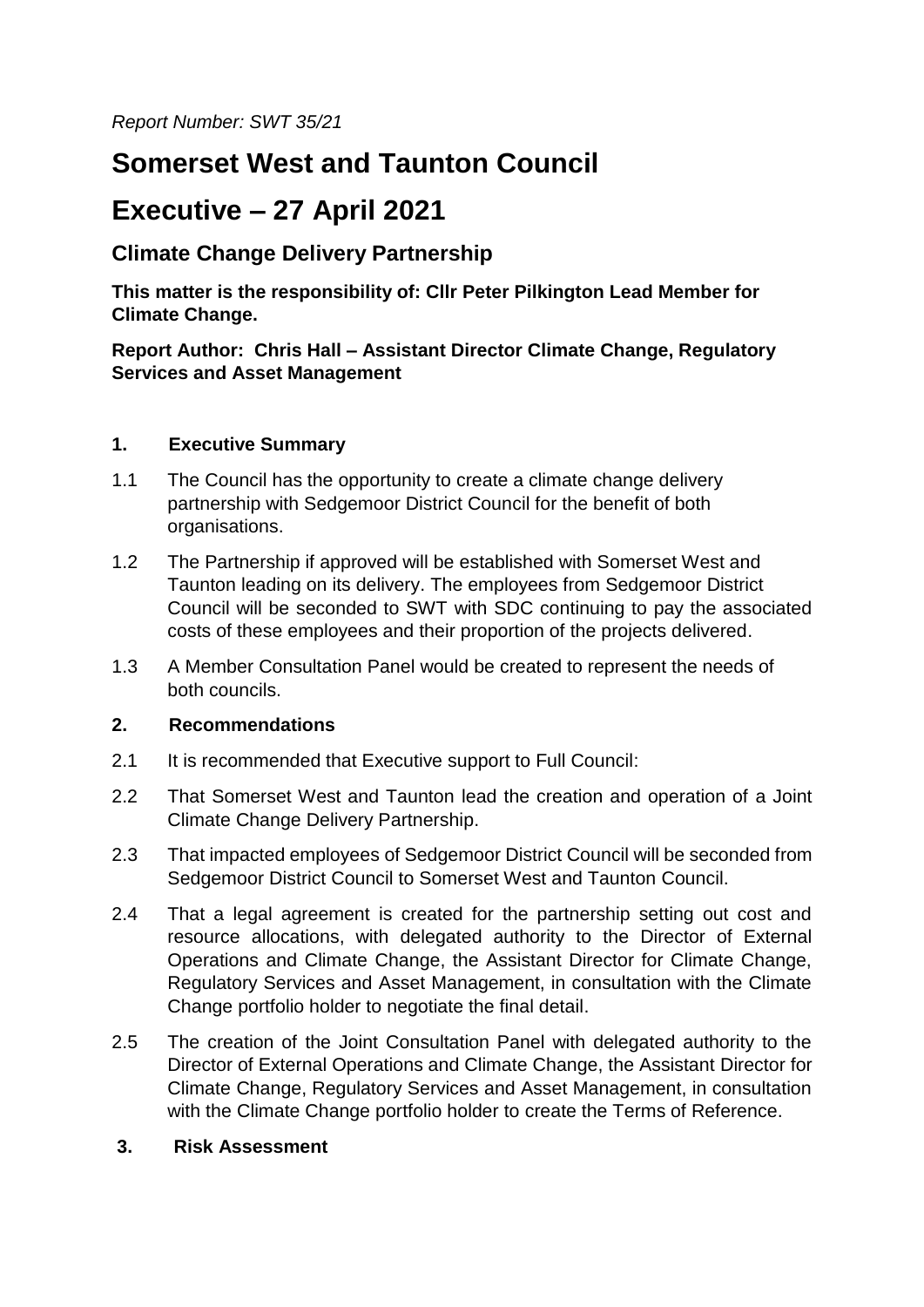- 3.1 If this Partnership is not supported, the opportunity to combine resources and share knowledge will be lost.
- 3.2 Consideration was given to offering this same service to other Districts, however, negotiating on wider working would likely delay the delivery options and we are very much focused on this being a climate emergency. The connectivity with Sedgemoor District Council also supports the Stronger Somerset model of two Unitary Authorities. Once up and running we will share our experience with the other Districts and the option for them to join will be considered on a case by case basis.
- 3.3 There is a risk that the Partnership may have its resources at Assistant Director and Programme Manager level spread to thinly in establishing this Partnership, and the ongoing running of it. It is considered that the benefits of a successful delivery partnership will outweigh any initial resourcing pressure.

## **4. Background and Full details of the Report**

- 4.1 Somerset West and Taunton Council (SWT) and Sedgemoor District Council (SDC) have been in discussion at an officer level as to the potential benefits of joining up their Climate Change delivery activity.
- 4.2 Both Councils have approved the Somerset wide Climate Emergency Strategy and have an adopted localised action plan.
- 4.3 Many of the delivery ambitions are the same for both Councils and by sharing the project delivery resource creates an environment to centralise knowledge and experience, minimise duplication, and potentially deliver ambitions more quickly with the benefits of economies of scale.
- 4.4 The joined up service would acknowledge the sovereignty and prioritisation of both Councils as well as their independent finances. The attached governance diagram and section 5 of the report provides more detail on this.
- 4.5 The proposal has considered the ways of achieving financial transparency. Through this process officers have excluded the option of the seconded resourced from Sedgemoor District Council only working on SDC project delivery. This option has only limited benefits to both organisations as there would remain a segregation of the works rather than combination and removal of duplication.
- 4.6 The proposal is for the team to work as a whole on the delivery of the agreed actions. This enables a crossover of knowledge and skills and prevents duplication. The proposed funding mechanism would see the contribution from SDC considered as a proportion of the new total and the work across the agreed priorities is delivered with that proportion back to SDC. The proposed contribution from SDC would be for two Project Delivery employees, this combined with SWT's three would produce an allocation of 60% to SWT and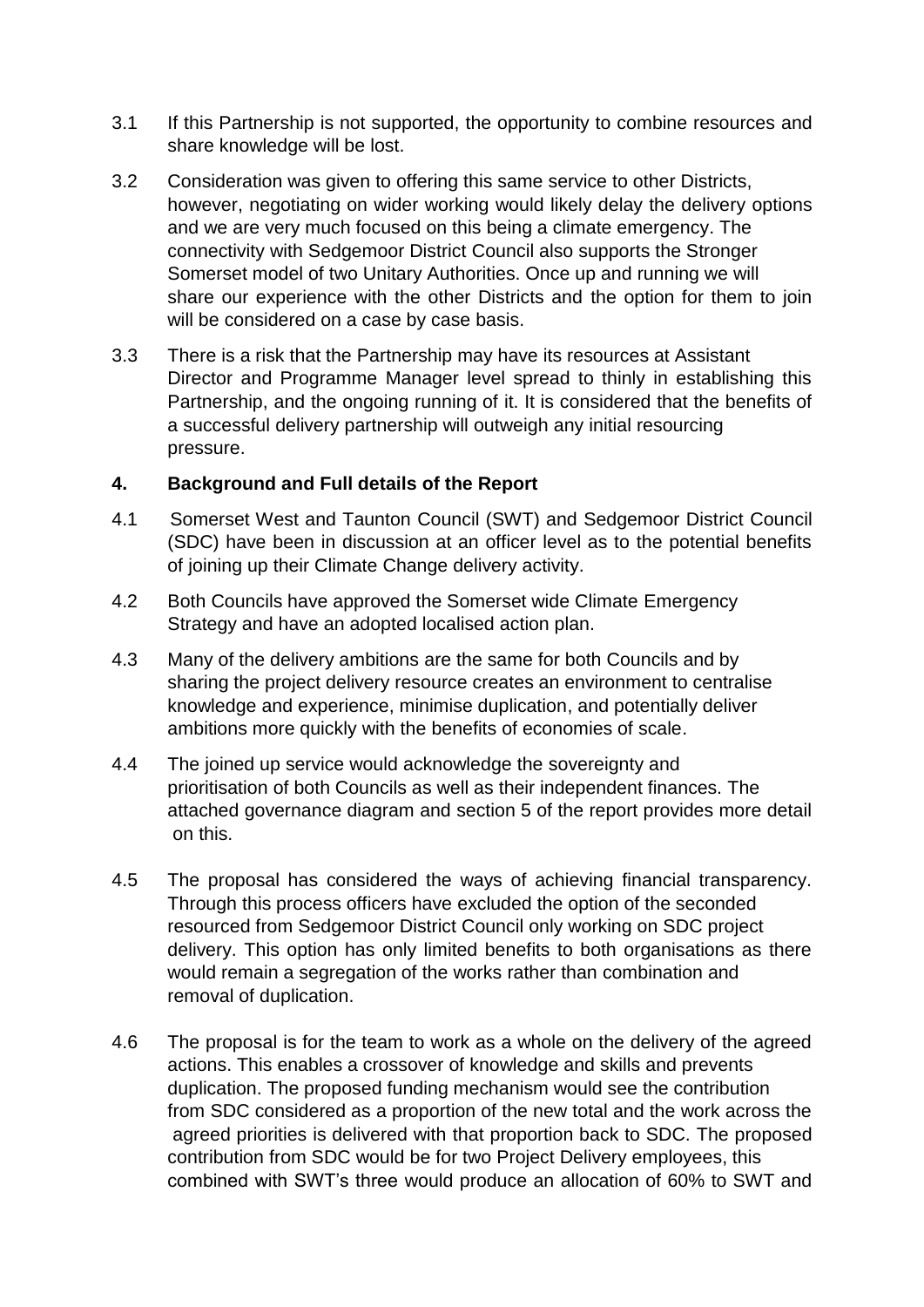40% to SDC. This allows all resources to be shared and the benefit of the activities increase.

- 4.7 The proportional option is also considered to have greater benefits and clearer lines of responsibility for actions being delivered.
- 4.8 Under this option Somerset West and Taunton take on line management responsibilities. There would be no change to the employees' terms and conditions of employment for secondments.
- 4.9 This would require an increase to the Somerset West and Taunton establishment number to accommodate the secondments and other roles identified.
- 4.10 The SWT Climate Change Programme Manger would work with the appropriate SDC Strategic Manager to agree on the areas of focus, whilst we anticipate these will broadly be the same we see benefit in the approach as being able to flex to suit a particular authority need or interest. We further consider that this joined up service would review the two authorities exiting plans and bring them together as a central list for monitoring and review. This could be a quick win for the delivery partnership and prevent duplication of works for both authorities whilst retaining transparency.
- 4.11 On 29th September 2020 Somerset West and Taunton Council declared an Ecological Emergency, as part of this declaration we have committed to recruit an Ecological Strategist to enable the council to create an Ecological strategy and action plan, the post holder will also review our Carbon Neutrality Climate Resilience plan to ensure that carbon reduction or off setting measures do not inadvertently cause ecological harm. SDC as potential partners were offered the opportunity to jointly fund and receive the benefits of the new Ecological Strategist role, they see this as a further opportunity to them and have agreed to fund this SWT post on a 50/50 basis, with a 50/50 split of the work once the partnership is in place.
- 4.12 The work of the new joint team would be focused on the delivery of activities under their direct control as well as collation of data from delivery activities across the wider organisation. It is recognised that the action plans of both councils have activity that is best delivered by the wider corporate team. A good example of this might be the work to council housing stock. Whilst this delivery work sits outside of the Climate Team structure the delivered actions against the CNCR plan are within the Climate teams' remit, this ensures the Council can lay claim to the positive benefits in a centralised way, but without the team taking undue credit for the delivery of works by others. The team will not interfere with the approval or governance of projects that sit elsewhere in the organisation.
- 4.13 Funding opportunities come up with increasing regularity, many of these are speculative and can divert attention and slow delivery of agreed priorities due to the level of information required and the uncertainty of success. The joint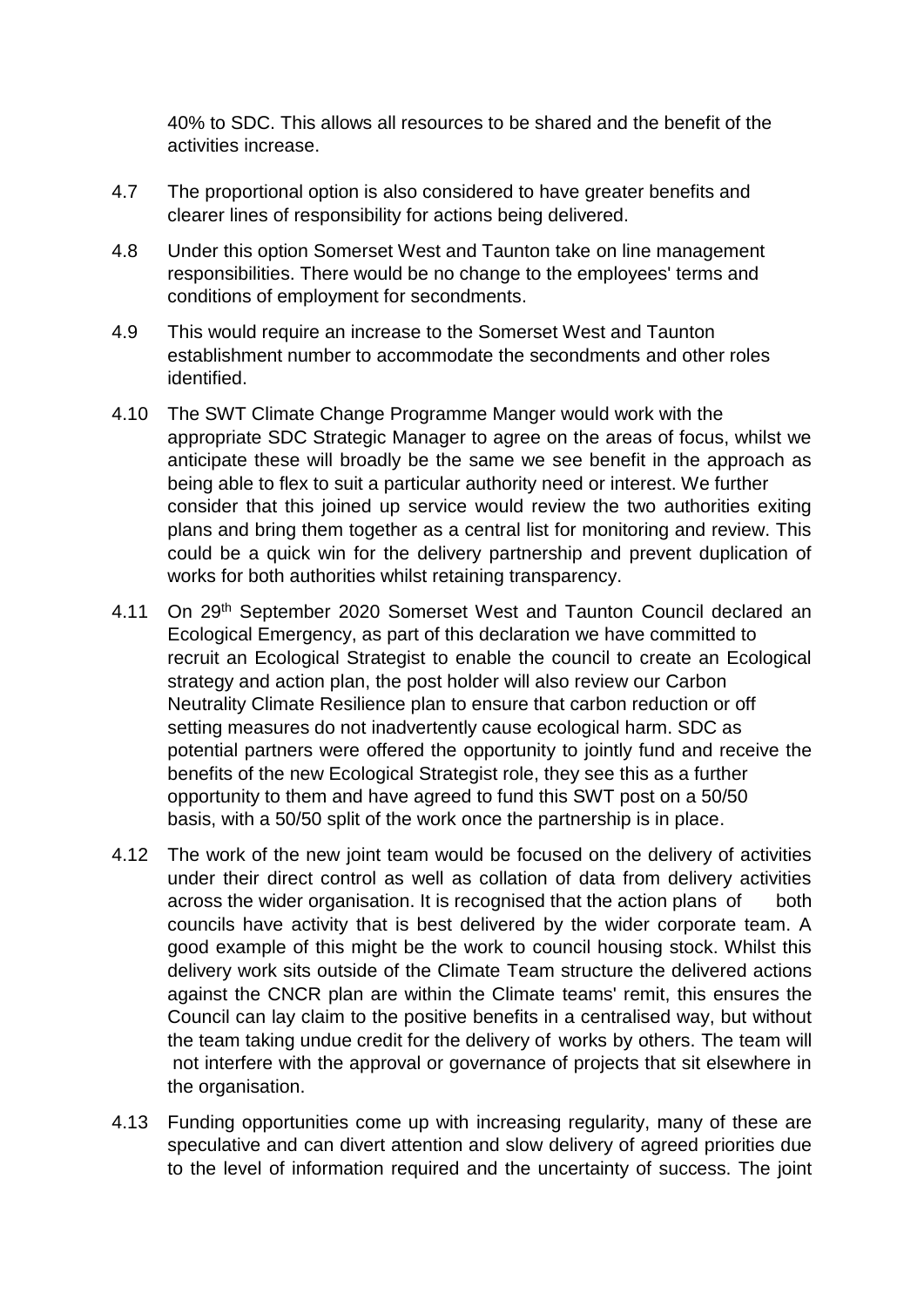team will actively engage with funding opportunities or grants where there is a direct link to an agreed priority project allocated "current" status, beyond that the team will not submit speculative bids unless additional resources are specifically provided.

4.14 Somerset West and Taunton are proposing a funding Bid Writer to focus on climate change activity as set described above, this is proposed as a pilot funded form the CNCR budget for 12 months with the aim of it becoming selffinancing through successful bid activity in the longer term, if this cannot be achieved within the 12 month period then the role will not continue.

### **5. The Delivery Partnership and Governance**

- 5.1 The proposal would see Sedgemoor District Council resources seconded to SWT and fit within our existing organisational structure for Climate Change shown at Appendix A1. This allows the benefits of working together to be established early, and bring forward the connectivity of our priorities preventing duplication.
- 5.2 Officers from both councils recognise the importance of Member engagement within this delivery partnership. The proposal being put forward is that the Somerset West and Taunton establish a joint Member Consultation Panel with appropriate cross party representation from each Authority.
- 5.3 The Panel is proposed to provide a means of engaging with each authority on a more detailed level, Appendix A2 shows a diagram of the proposed governance structure both for officers and Members.
- 5.4 The proposed make-up of the cross party Consultation Panel would consist of the Climate Change and relevant portfolio holder from SDC and SWT and two other Member nominations as approved by Full Council of each authority.

#### **6. Resourcing / Employee consultation**

- 6.1 The proposed structure is identified as Appendix A1 It combines the existing Climate Change Team for Somerset West and Taunton Council with new vacant roles that have been approved by SLT for an Ecological Specialist, a Funding Bid Writer, and a Multi District role to support the delivery of the Somerset Wide Implementation Board, in addition to the roles that would be seconded from Sedgemoor District Council.
- 6.2 The current Somerset West and Taunton Posts are funded.
- 6.3 The Ecological Specialist role is to be funded 100% by SWT until the partnership is in place at which point it will shift to 50% from Somerset West and Taunton's CNCR budget, and 50% from Sedgemoor District Council.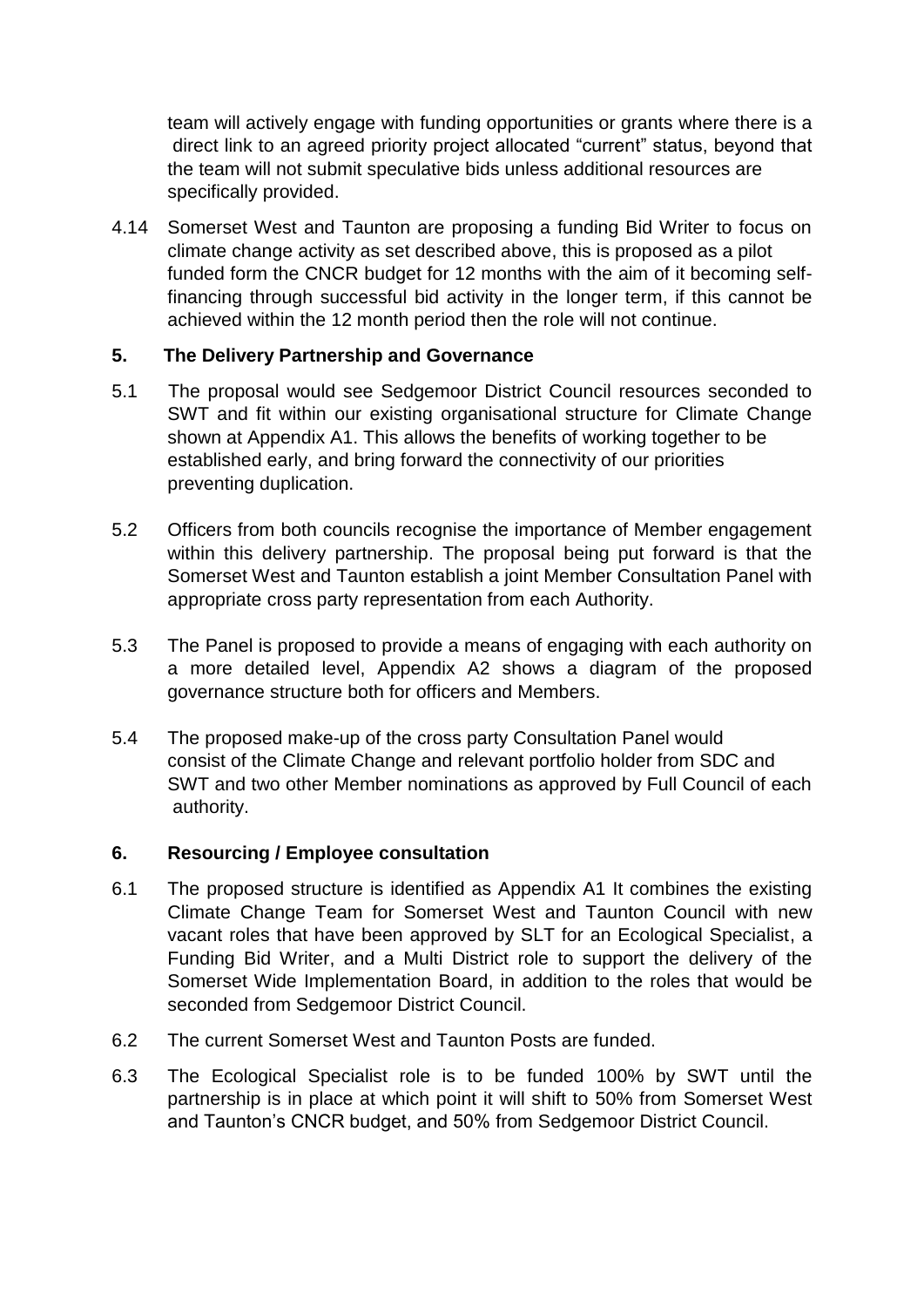6.4 The Multi District Project Management role is to be funded equally by the four Districts and represent our combined needs within the Somerset wide Implementation Board and Senior Management Group.

## **7. Links to Corporate Strategy**

- 7.1 Environment and Economy:
- 7.2 Shape and protect our built and natural environment, supported by a refreshed Local Plan and develop our heritage, cultural and leisure offer including a clear vision and delivery plan for the Taunton Garden Town
- 7.3 Encourage wealth creation and economic growth throughout the District by attracting inward investment, enabling research and innovation, improving the skills of the local workforce and seeking to ensure the provision of adequate and affordable employment land to meet different business needs

## **7. Finance / Resource Implications**

- 7.1 A budget increase would be required to create this Partnership these new costs will be offset by the Partnership contributions received from SDC and the contributions to the Multi District Project Manager role as set out in Table 1. All costs for SWT will be met by the CNCR money as already planned.
- 7.2 For the period of secondments SDC will continue to pay their employees and the associated employment costs.
- 7.3 Our Council's existing posts are already funded.
- 7.4 Our Council's share of the new posts (Ecological Strategist, Multi District Project Manager, Funding Bid Writer) will be funded from our CNCR budget in accordance with the existing approval process.
- 7.5 Each council will continue to be responsible for funding actions within the approved list based on their location, e.g. Tree planting within SWT will be funded by SWT etc. There may be economies of scale that can be achieved and these too will be applied on the volume and geography of the work.

| Role                                  | SWT Salary inc. oncosts | Funding        |
|---------------------------------------|-------------------------|----------------|
|                                       | budget Increase         |                |
| Climate Change Project Manager        | No change               | 100% SWT       |
| Climate Change Project Manager        | No change               | 100% SWT       |
| Climate Change Project Manager        | No change               | 100% SWT       |
| <b>Climate Delivery Officer</b>       | £38,790                 | 100% SDC       |
| <b>Climate Change Project Manager</b> | £48,710                 | 100% SDC       |
| <b>Project Support</b>                | No change               | 100% SWT       |
| <b>Ecological Strategist</b>          | £49,752                 | 50% SWT        |
|                                       |                         | 50% SDC        |
| Multi District Project Manager        | £49,752                 | <b>25% SWT</b> |

#### **Table 1**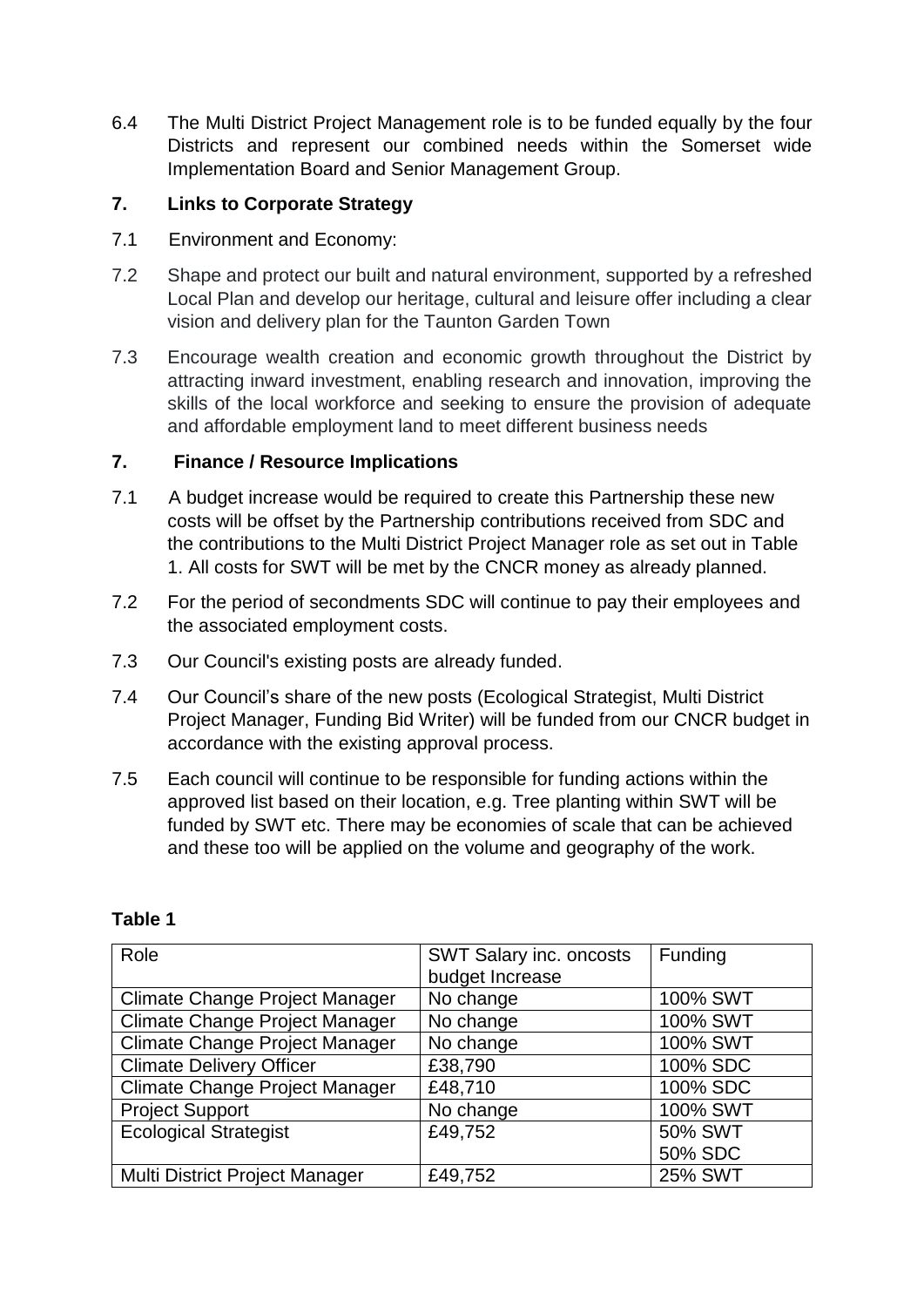|                           |         | 25% SDC         |
|---------------------------|---------|-----------------|
|                           |         | 25% MDC         |
|                           |         | <b>25% SSDC</b> |
| <b>Funding Bid Writer</b> | £37,523 | 100% SWT        |

#### **8. Legal Implications**

8.1 Legal advice will be sought for the creating of the agreement, this will need to set out a range of matters that include funding, governance, liabilities, exit arrangements etc.

## **9. Climate and Sustainability Implications**

9.1 The report proposed to create a Partnership to enhance the delivery of each Authorities Climate Emergency declarations.

## **10. Safeguarding and/or Community Safety Implications**

10.1 There are no negative implications identified of this report.

### **11. Equality and Diversity Implications**

11.1 There are no identified implications of this report.

#### **12. Social Value Implications**

12.1 There are no identified implication of this report.

#### **13. Partnership Implications**

13.1 Approval of this report would give authority for officers to enter into a new Partnership with Sedgemoor District Council as set out in the body of the report.

#### **14. Health and Wellbeing Implications**

14.1 There are no identified implications of this report.

#### **15. Asset Management Implications**

15.1 There are no identified asset management implications from the creation of this Partnership.

#### **16. Data Protection Implications**

16.1 There are no identified implications from the creation of this partnership.

### **17. Consultation Implications**

17.1 Consultation with impacted employees will be necessary for those being seconded to Somerset West and Taunton.

#### **18. Scrutiny Comments**

18.1 Scrutiny committee heard this report on  $7<sup>th</sup>$  April. At this meeting there was considerable debate on the content of the report and the opportunity that was